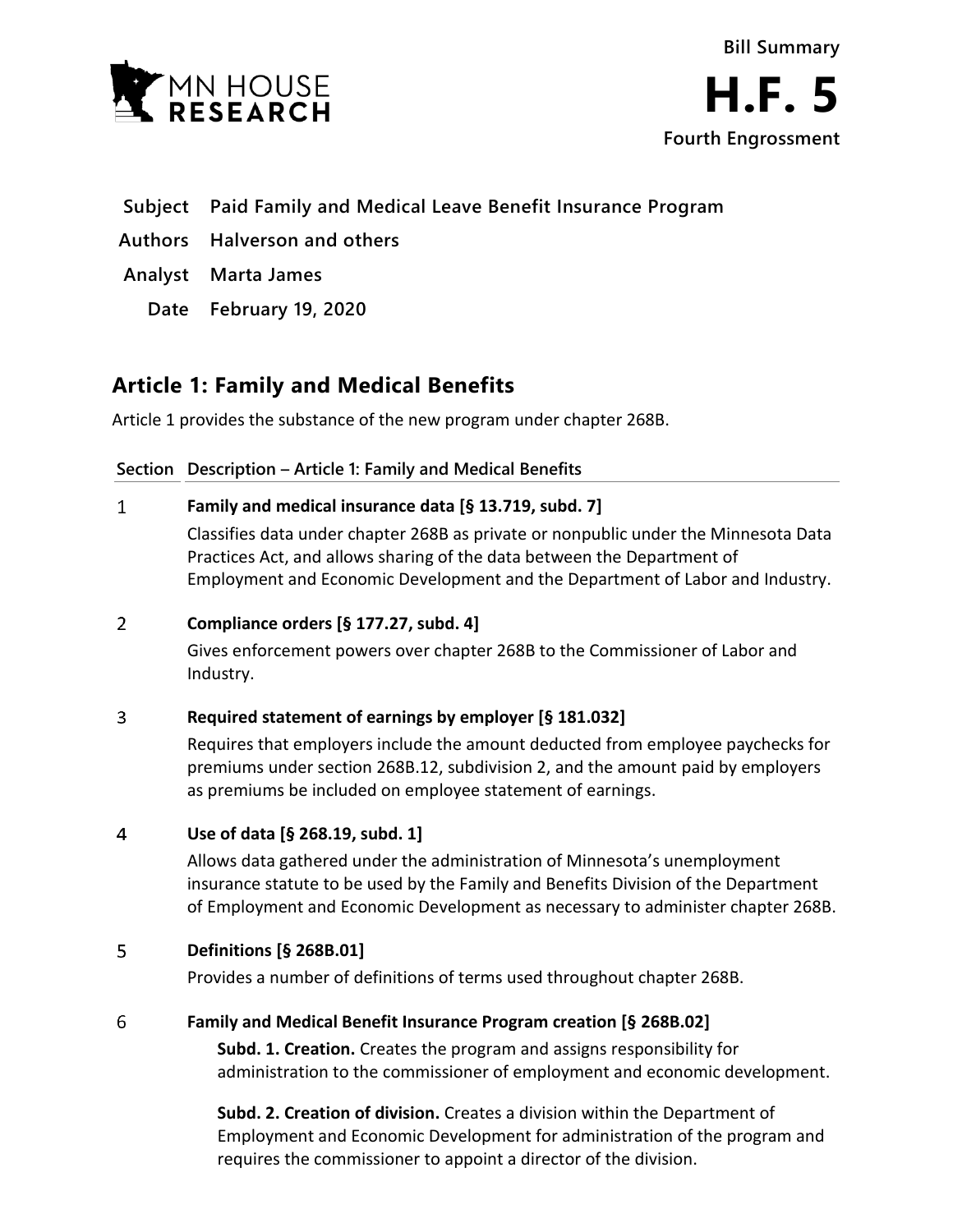**Subd. 3. Rulemaking.** Allows the commissioner of employment and economic development to adopt rules to implement the program under the normal, note and comment, rulemaking procedures that typically take 18 months to two years.

**Subd. 4. Account creation; appropriation.** Creates an account in the special revenue fund and appropriates all money in the account to the commissioner of employment and economic development to pay benefits under and administer the program.

**Subd. 5. Information technology services and equipment.** Exempts the new department created under the bill from existing statutory requirements that the Office of MN.IT services be responsible for information technology and services.

#### $\overline{7}$ **Eligibility [§ 268B.03]**

**Subd. 1. Applicant.** Specifies that an applicant who meets one of the criteria under the program is eligible for benefits.

**Subd. 2. Wage credits.** Requires an otherwise eligible applicant for benefits to have earned enough money through covered employment during the prior four complete quarters to qualify for unemployment insurance benefits. This is set in law as 5.3 percent of the state's average annual wage rounded to the next lower \$100 increment, which equals \$3,000 for 2020.

**Subd. 3. Seven-day qualifying event.** Sets a requirement that benefits can only be paid for a qualifying event of, at least, seven days duration. The seven days need not be sequential. For example, if an otherwise eligible employee breaks their leg, and the injury requires three days of treatment in a hospital, two days recovery at home, and two follow-up visits to a doctor, that would count as a seven-day qualifying event. Leave and benefits for bonding with a child are not subject to this requirement.

**Subd. 4. Ineligible.** Provides that an applicant is ineligible for benefits for any portion of a day in which the applicant worked for pay or received workers' compensation benefits or unemployment insurance.

**Subd. 5. Certification by health care provider.** Requires an application for benefits relating to an applicant's own serious health condition, care of a relative with a serious health condition, or pregnancy contain a written certification by a qualified health care professional. "Qualified healthcare professional" is defined in the bill as a healthcare professional who, in the judgment of the commissioner of employment and economic development, is qualified to assess the need for the benefits sought. "Healthcare practitioner" is broadly defined and includes physicians, osteopaths, physician assistants, chiropractors (with restrictions), advanced practice registered nurses, registered nurses, optometrists, licensed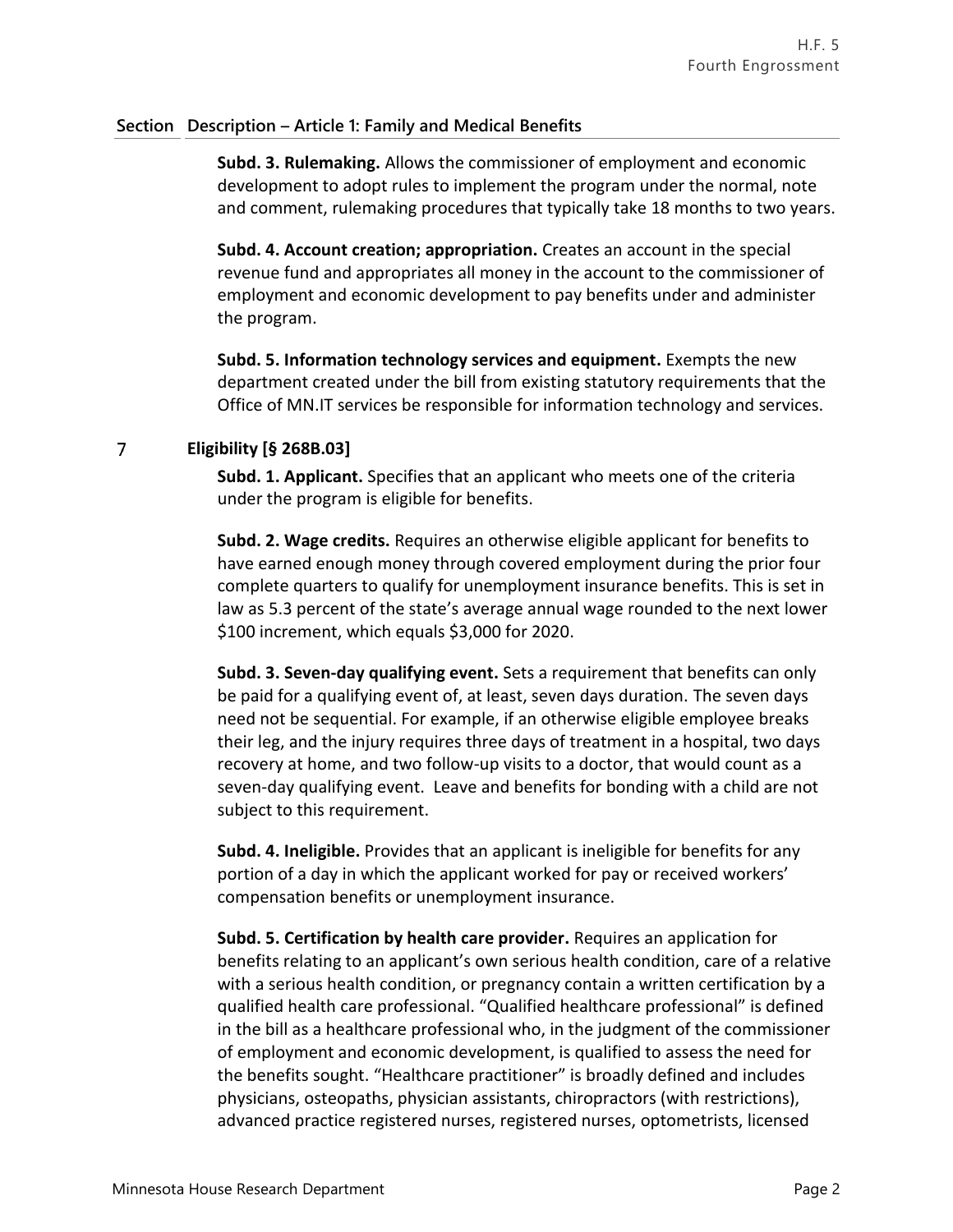psychologists, licensed independent clinical social workers, dentists, and podiatrists. The definition also includes that those professionals must be licensed and working within their scope of practice.

**Subd. 6. Records release.** Requires, for an applicant whose medical records are necessary to a determination of benefit eligibility, to provide the Department of Employment and Economic Development and the Department of Labor and Industry a legally effective release for those records. Data collected for the program is classified as private or nonpublic data elsewhere in the bill.

**Subd. 7. Self-employed applicant.** Sets eligibility requirements for a selfemployed individual or independent contractor who has elected coverage under the program and been approved for coverage. The election and approval of coverage are addressed in section 16 of the bill.

#### 8 **Applications [§ 268B.04]**

**Subd. 1. Process; deadline.** Requires that all claims for benefits be filed within 90 days of the associated qualifying event, with exceptions for good cause, and that all claims include a certification supporting the right to benefits.

**Subd. 2. Certification.** Sets requirements for the content of certifications, as required under subdivision 1, for each category of benefits and leave.

#### 9 **Determination of application [§ 268B.05]**

Requires the commissioner to respond to applications of benefits within two weeks of receipt. The section also requires an applicant whose application is denied to appeal the denial within 30 days, or the determination is final. The commissioner has one year from a determination of benefits to revisit the decision for error or misrepresentation.

#### 10 **Employer notification [§ 268B.06]**

Provides for content of notification to employer when an employee is granted benefits under the program.

#### 11 **Appeal process [§ 268B.07]**

The structure created under this section is generally similar to the structure of appeals under the state's unemployment insurance program.

**Subd. 1. Hearing.** Requires the commissioner of employment and economic development to appoint a chief benefit judge, who, in turn, appoints a benefit judge to conduct a hearing each time an applicant or employer appeals a determination of benefits. This subdivision also allows the commissioner to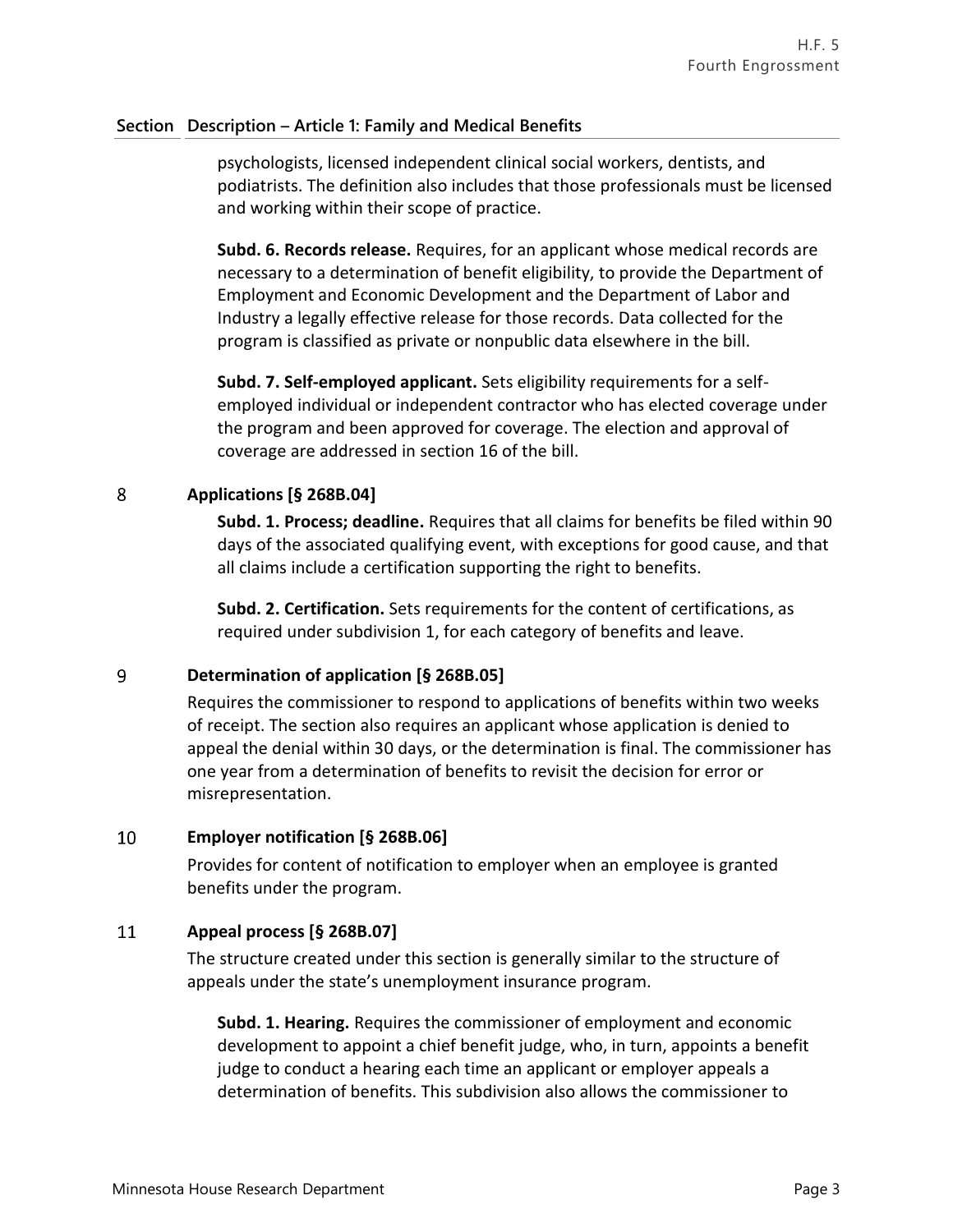adopt rules for appeals hearings and provides discretion for the commissioner over how those hearings are structured.

**Subd. 2. Decision.** Requires a benefit judge to send a written decision, including reasons and finding of facts, upon completion of an appeals hearing.

**Subd. 3. Request for reconsideration.** Allows any party or the commissioner to seek reconsideration of an appeals decision within 30 days of receipt of the decision.

**Subd. 4. Appeal to court of appeals.** Allows a final decision on a request for reconsideration to be appealed to the Minnesota Court of Appeals.

**Subd. 5. Benefit judges.** Requires the chief benefit judge and other benefit judges to be attorneys, licensed in Minnesota, and employees of the Department of Employment and Economic Development. This subdivision also grants the power of the chief benefit judge to assign and reassign hearings to benefit judges.

#### 12 **Benefits [§ 268B.08]**

**Subd. 1. Weekly benefit amount.** Sets the formula for calculating weekly benefit amount under the program. That formula works as follows:

- An applicant's weekly wage is calculated by finding the quarter, out of the prior four completed quarters, in which the applicant earned the most wages and dividing that wage amount by 13.
- An applicant is entitled to a weekly benefit amount equal to  $(1)$  90 percent of their weekly wages that do not exceed 50 percent of the state's average weekly wage (\$1,112 for 2020 and 50 percent is \$556, so the max amount is 90 percent of \$556 which is \$500.40); (2) plus benefits equal to 66 percent of weekly wages above 50 percent (\$556 in 2020) but below 100 percent of the state's average weekly wage (max amount for 2020 is 66 percent of \$556, so \$366.96); (3) plus 55 percent of any weekly wages that exceed 100 percent of the state's average weekly wage (\$1,112 for 2020).
- Weekly benefits are capped at a maximum of the state's average weekly wage (again, \$1,112 for 2020).
- As an example, an applicant earning \$40,000 per year (evenly divided into \$10,000 quarters) has an average weekly wage of \$769.23 (\$10,000 divided by 13). The state's average weekly wage at the time of application is \$1,112 (with 50 percent equal to \$556). So, under the formula, the applicant would be entitled to \$641.13 (0.9 x \$556 + 0.66 x 213.23).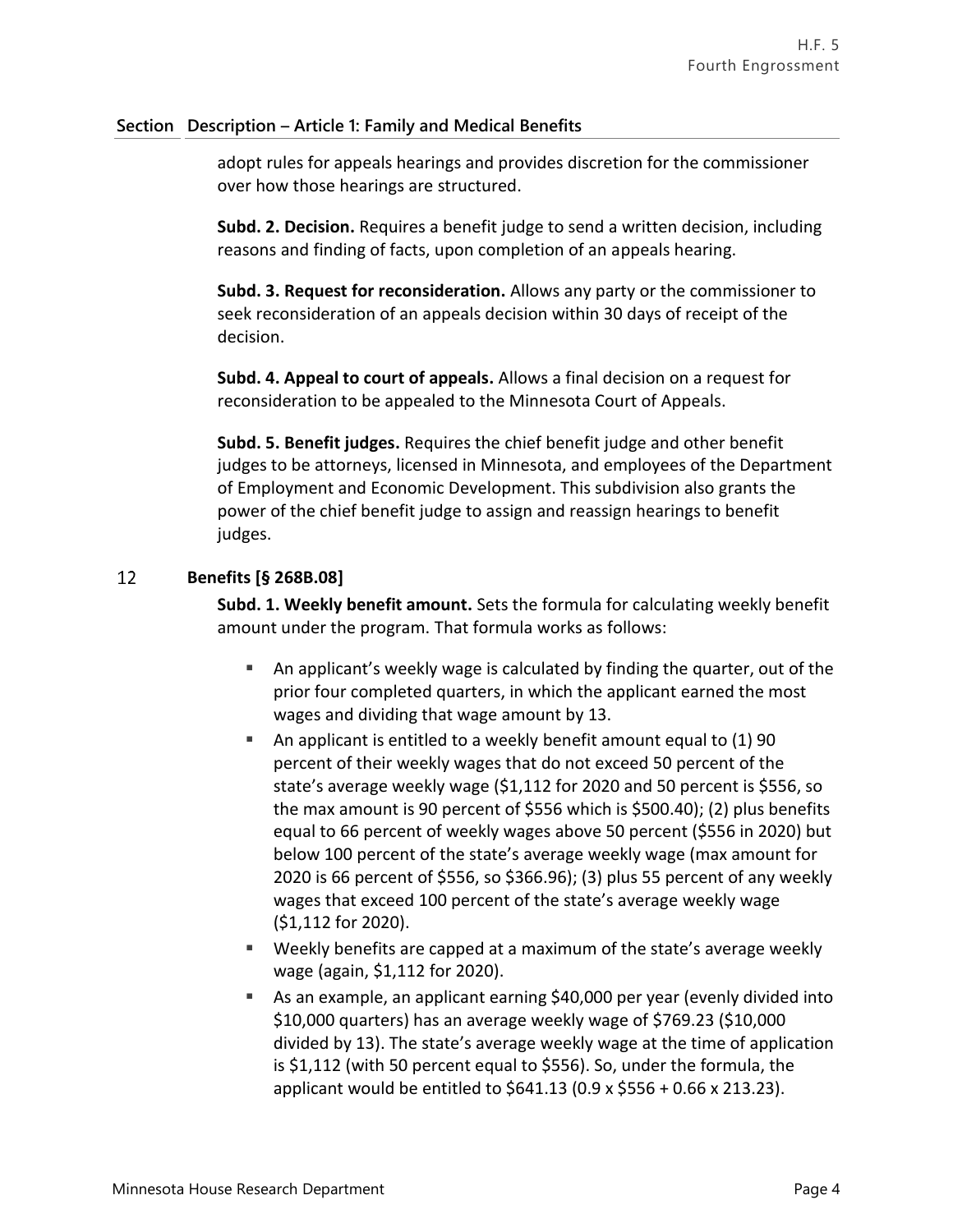**Subd. 2. Timing of payment.** Requires benefits be paid weekly.

**Subd. 3. Maximum length of benefits.** Sets maximum amount of benefits an applicant may receive within a 52-week period. Specifically, the subdivision allows up to 12 weeks of benefits for care of a family member with a serious health condition, for a qualifying exigency, for safety leave, or for bonding and up to 12 weeks of benefits for pregnancy or a serious health condition of the applicant.

**Subd. 4. Minimum period for which benefits are payable.** An applicant must accrue, at least seven days for which they are eligible for benefits before making a claim for benefits. After that, benefits may be paid out in single-day minimum increments.

**Subd. 5. Withholding of federal tax.** If the I.R.S. finds benefits under the program to be taxable under federal law, and the applicant elects to have those federal taxes withheld, the commissioner of employment and economic development must withhold the tax.

#### 13 **Leave [§ 268B.085]**

**Subd. 1. Right to leave.** Provides that an employee, 90 days after date of hire, has a right to leave for any day, or portion of a day, in which the employee would be eligible for benefits under the chapter.

**Subd. 2. Notice to employer.** Provides for notice to employers about the need for leave, modeled on similar provisions from the federal Family and Medical Leave Act.

**Subd. 3. Bonding leave.** Provides that bonding leave begins at a time chosen by the employee, but such leave must begin within 12 months of the birth, adoption, or foster care placement of the child. There is an exception for children who must remain in the hospital longer than the child's mother. In that case, the 12-month clock begins when the child leaves the hospital.

**Subd. 4. Intermittent leave.** Provides that employment leave may be taken on an intermittent or reduced-schedule, modeled on similar language from the federal Family and Medical Leave Act.

#### 14 **Employment protections [§ 268B.09]**

**Subd. 1. Retaliation prohibited.** Prohibits retaliation for requesting or obtaining benefits or for exercising any right granted under chapter 268B.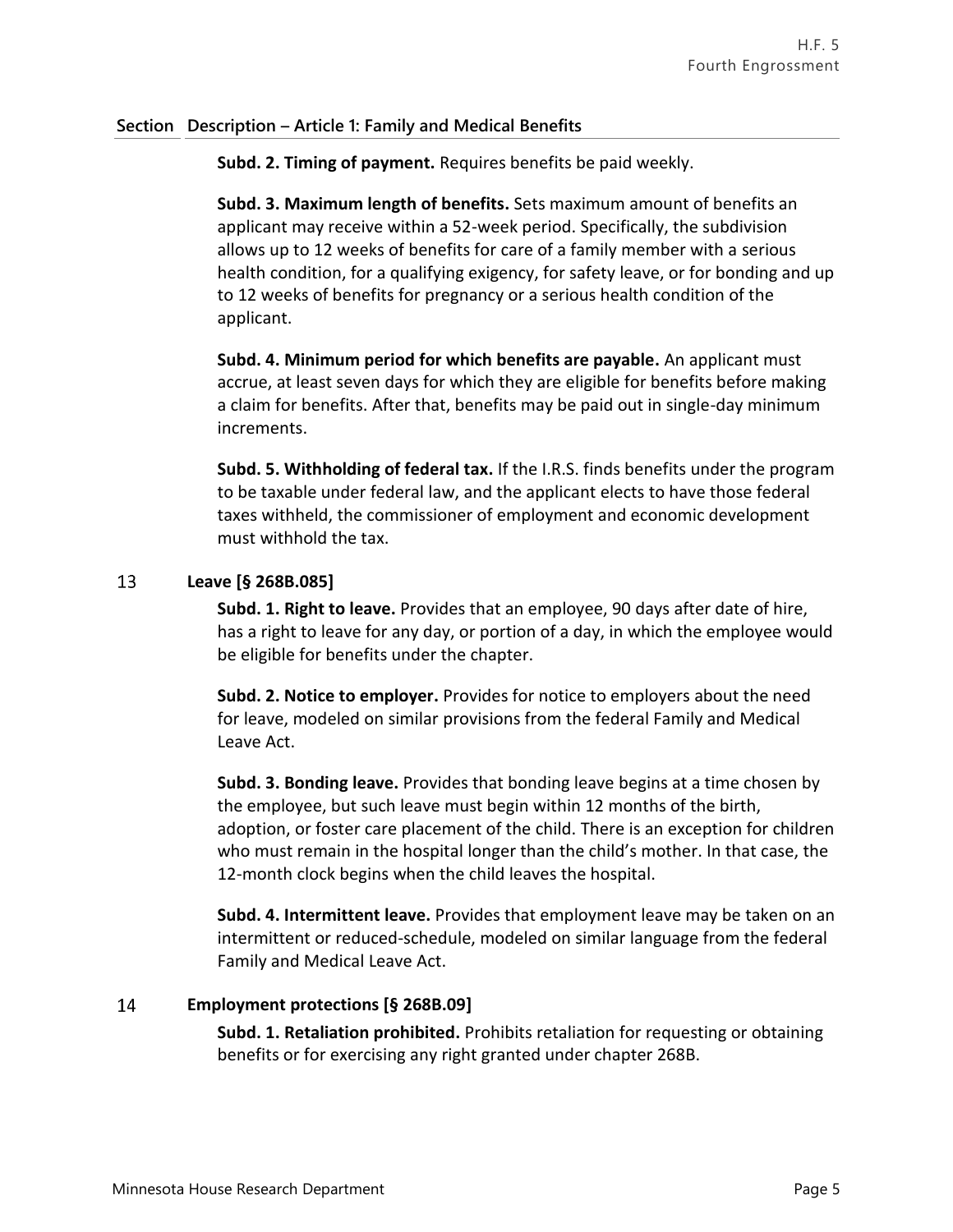**Subd. 2. Interference prohibited.** Prohibits employer interference with an employee application for benefits or with an employee exercising any right under chapter 268B.

**Subd. 3. Waiver of rights void.** Voids any agreement to waive, or otherwise give up the right to benefits under chapter 268B.

**Subd. 4. No assignment of benefits.** Voids any assignment of benefits under chapter 268B. This subdivision also exempts benefits from any type of debt collection.

**Subd. 5. Continued insurance.** Requires employers to continue any insurance or health plan during an employee's leave under the program. Employees continue to be responsible to pay any employee share of such program.

**Subd. 6. Reinstatement after leave.** Entitles an employee on leave to reinstatement following the leave in a position with equivalent seniority, status, benefits, pay, and other terms and conditions.

**Subd. 7. Limitations on reinstatement after leave.** An employee on leave is not entitled to better seniority, status, benefits, pay, or other terms and conditions than if the employee had not taken leave. For example, if a continuously employed employee would have been laid off, the employee on leave is not entitled to reinstatement after leave.

**Subd. 8. Remedies.** Allows a person injured by a violation of section 268B.09 to bring a private lawsuit seeking damages, equitable remedies (such as reinstatement in a job), and attorney fees.

#### 15 **Substitution of other plan; employer exclusion [§ 268B.10]**

**Subd. 1. Application for substitution.** Allows an employer to apply to the commissioner of employment and economic development to substitute a private plan for either paid family, or paid medical, or both benefit programs under chapter 268B. Any private plan must provide the same rights, protections, and benefits as those conferred under chapter 268B.

**Subd. 2. Private plan requirements; medical benefit program.** Sets requirements for a private, employer-provided medical benefit program that would allow the employer to substitute the private plan under subdivision 1. A private plan may provider shorter durations of leave and benefit eligibility if the total amount of wage replacement for a qualifying event is the same or better than under the public plan.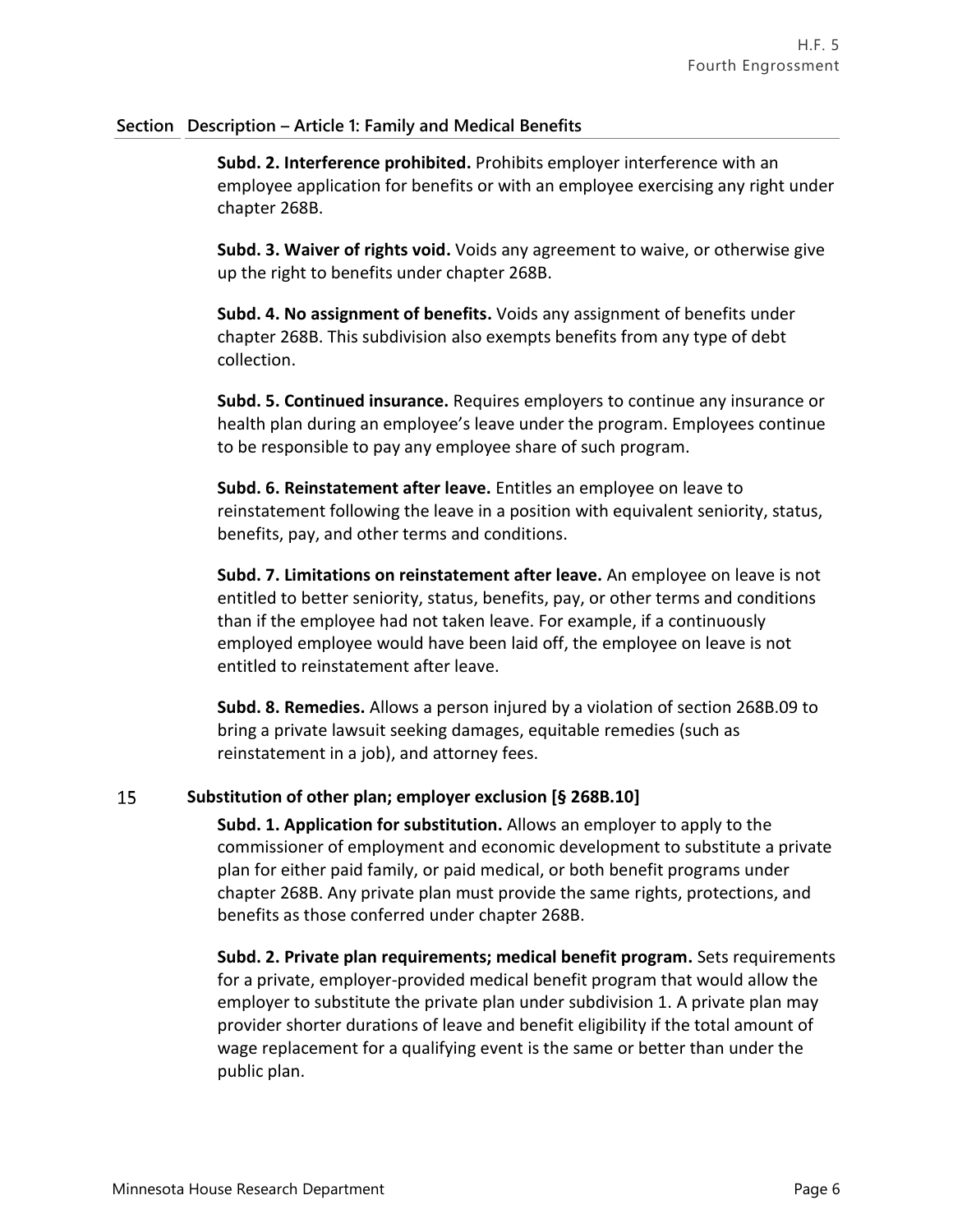**Subd. 3. Employer plan requirements; family benefit program.** Sets requirements for a private, employer-provided family benefit program that would allow the employer to substitute the private plan under subdivision 1. A private plan may provider shorter durations of leave and benefit eligibility if the total amount of wage replacement for a qualifying event is the same or better than under the public plan.

**Subd. 4. Use of private insurance products.** Clarifies that private insurance products may be used in the creation of a private plan.

**Subd. 5. Private plan approval and oversight fee.** Sets an annual fee for employers utilizing private plans, equal to five percent of the amount of premiums an employer would have been liable for if they had not substituted a private plan.

**Subd. 6. Plan duration.** Requires that private plans must be in effect for at least one year and continuously thereafter unless the commissioner approves a withdrawal. Employers can withdraw plans within 30 days of the effective date of a law increasing benefits under chapter 268B or a change in premium rates.

**Subd. 7. Appeals.** Provides that employers may use the appeals process under section 268B.07 to appeal a decision by the commissioner regarding the use of a private plan.

**Subd. 8. Employees no longer covered.** Provides the condition under which an employee is no longer covered by a private plan (termination of the employment relationship with the private-plan employer) and that such an employee is thereafter covered by the public insurance provisions of chapter 268B.

**Subd. 9. Posting of notice regarding private plan.** Requires an employer with a private plan to notify affected employees following the requirements of section 268B.22.

**Subd. 10. Amendment.** Provides the conditions under which the commissioner must approve an amendment to a private plan.

**Subd. 11. Successor employer.** Provides for private plan continuation and termination when a business acquires an employer with a private plan. The acquiring business has a 90-day window after acquisition to terminate a private plan.

**Subd. 12. Revocation of approval by commissioner.** Provides that the commissioner may terminate a private plan if certain conditions are met.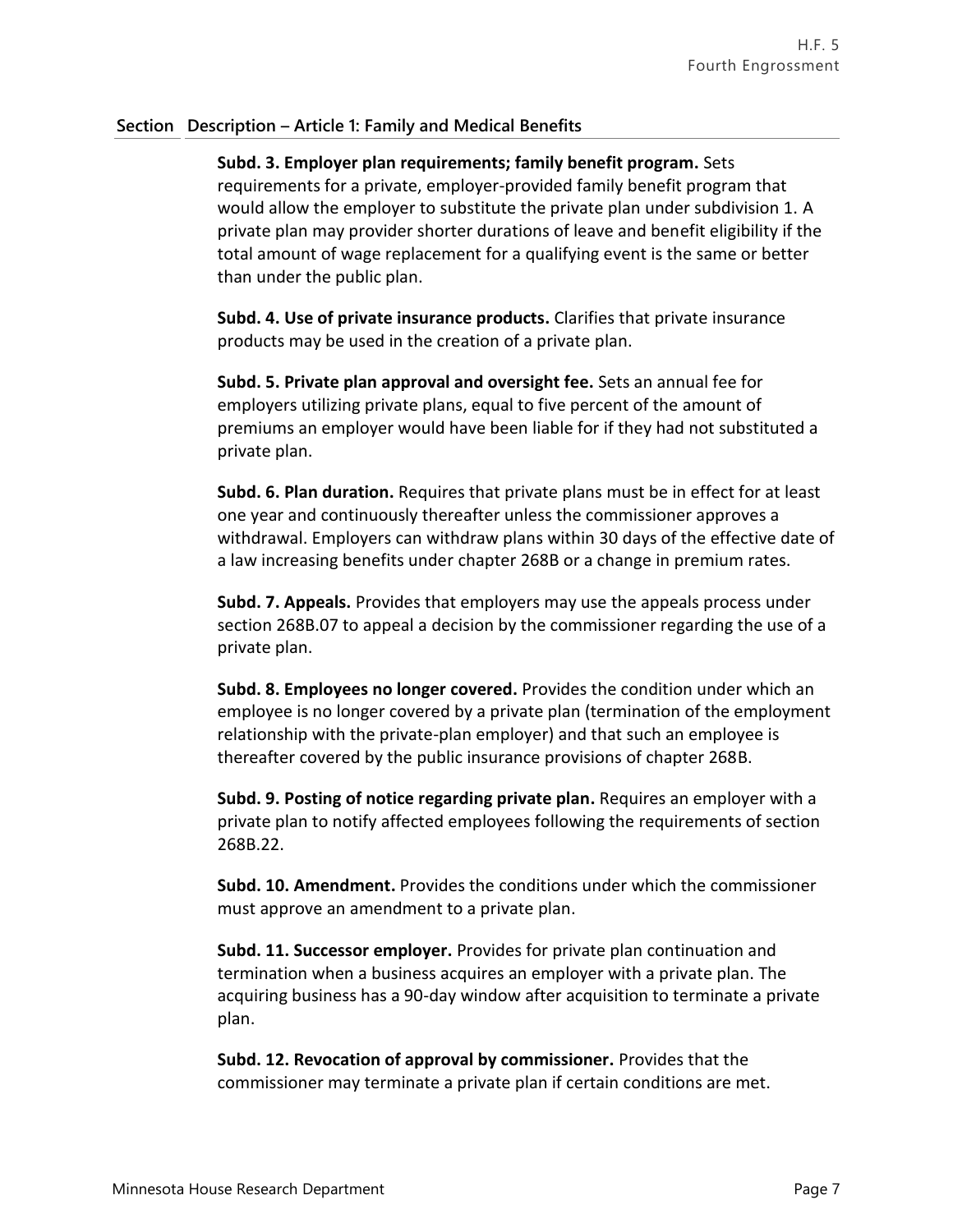**Subd. 13. Employer penalties.** Provides penalties that the Department of Labor and Industry may assess if an employer with a private plan violates chapter 268B.

**Subd. 14. Reports, information, and records.** Requires employers with private plans to keep all records relating to the plan for six years and give them to the commissioner of employment and economic development upon request.

**Subd. 15. Audit and investigation.** Allows the commissioner to investigate and audit opt-out plans under this section.

#### 16 **Self-employed election of coverage [§ 268B.11]**

Allows for self-employed people and independent contractors to elect participation in the program. Those electing to participate pay half of the employer premium under the program.

#### 17 **Premiums [§ 268B.12]**

**Subd. 1. Employer.** Requires all employers subject to the state's unemployment insurance statute to pay a yearly premium on employee wages, set in subdivision 4.

**Subd. 2. Employee charge back.** Allows an employer to charge an employee up to 50 percent of the premiums paid by the employer based on that employee's wages.

**Subd. 3. Wages and payments subject to premium.** Sets the maximum earnings on which premiums are assessed at the Social Security wage base. For 2020, that wage base is \$137,700. So, if the law were in effect today, employers and employees would pay the percentage premium set in this section on all earnings up to that amount.

**Subd. 4. Annual premium rates.** Provides annual percentage rates of premiums.

**Subd. 5. Premium rate adjustments.** Sets the formula by which annual percentage rates of premiums increase or decrease each year. Under the formula, the commissioner must calculate 1.45 times the amount disbursed under the program during the prior year, ending on September 30. The amount remaining in the program account is subtracted from the resulting sum. The resulting difference is divided by twice the total wages in covered employment (an amount determined currently by the Department of Employment and Economic Development). The resulting quotient is rounded down to the nearest one-hundredth of one percent. The result is the premium rate for the following year unless it would cause the premium to go above the maximum, or fall below the minimum, limits set in subdivision 6.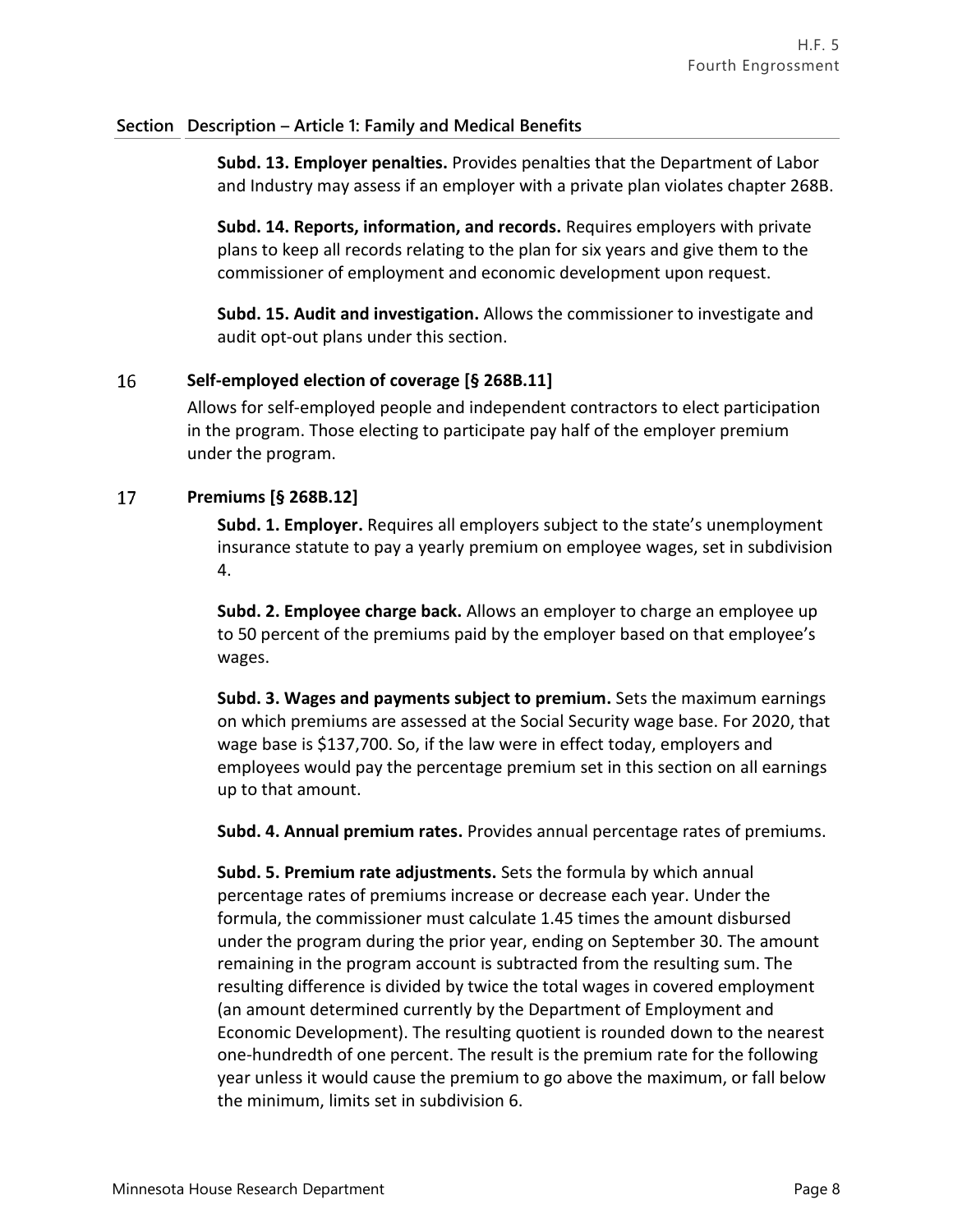**Subd. 6. Deposit of premiums.** Requires all premiums collected be deposited in the account in the special revenue fund, established under section 268B.02, subdivision 4 (section 6 of this bill).

**Subd. 7. Nonpayment of premiums by employer.** Clarifies that nonpayment of premiums by an employer do not affect an employee's right to benefits under chapter 268B.

#### 18 **Collection of premiums [§ 268B.13]**

Provides for treatment of premiums under chapter 268B, including with the language modeled from analogous sections under the state's unemployment insurance statutes.

#### 19 **Administrative costs [§ 268B.14]**

Allows the commissioner of employment and economic development to use up to seven percent of projected benefit payments for a calendar year for the administration of the program in that year and allows interagency agreements with the Department of Labor and Industry for transferring funds for enforcement of the chapter.

#### 20 **Public outreach [§ 268B.15]**

Requires the commissioner to use at least 0.5 percent of revenue collected under chapter 268B for outreach, education, and technical assistance about the program for employees and employers. At least half of the amount spent must be used for grants to community groups that will conduct the outreach, education, and technical assistance.

#### 21 **Applicant's false representations; concealment of facts; penalty [§ 268B.16]**

Sets penalties for applicants who intentionally misrepresent or omit facts in an effort to obtain benefits for which they do not qualify. The language is modeled on analogous language under the state's unemployment insurance statutes.

#### 22 **Employer misconduct; penalty [§ 268B.17]**

Sets circumstances and penalties for when an employer colludes with an employee to procure benefits for which the employee was not eligible and for when an employer intentionally misrepresents or omits facts. The language is modeled on analogous language under the state's unemployment insurance statutes.

#### 23 **Records; audits [§ 268B.18]**

Requires employers to keep records related to the program that are prescribed by the commissioner. This section also grants the commissioner to conduct audits and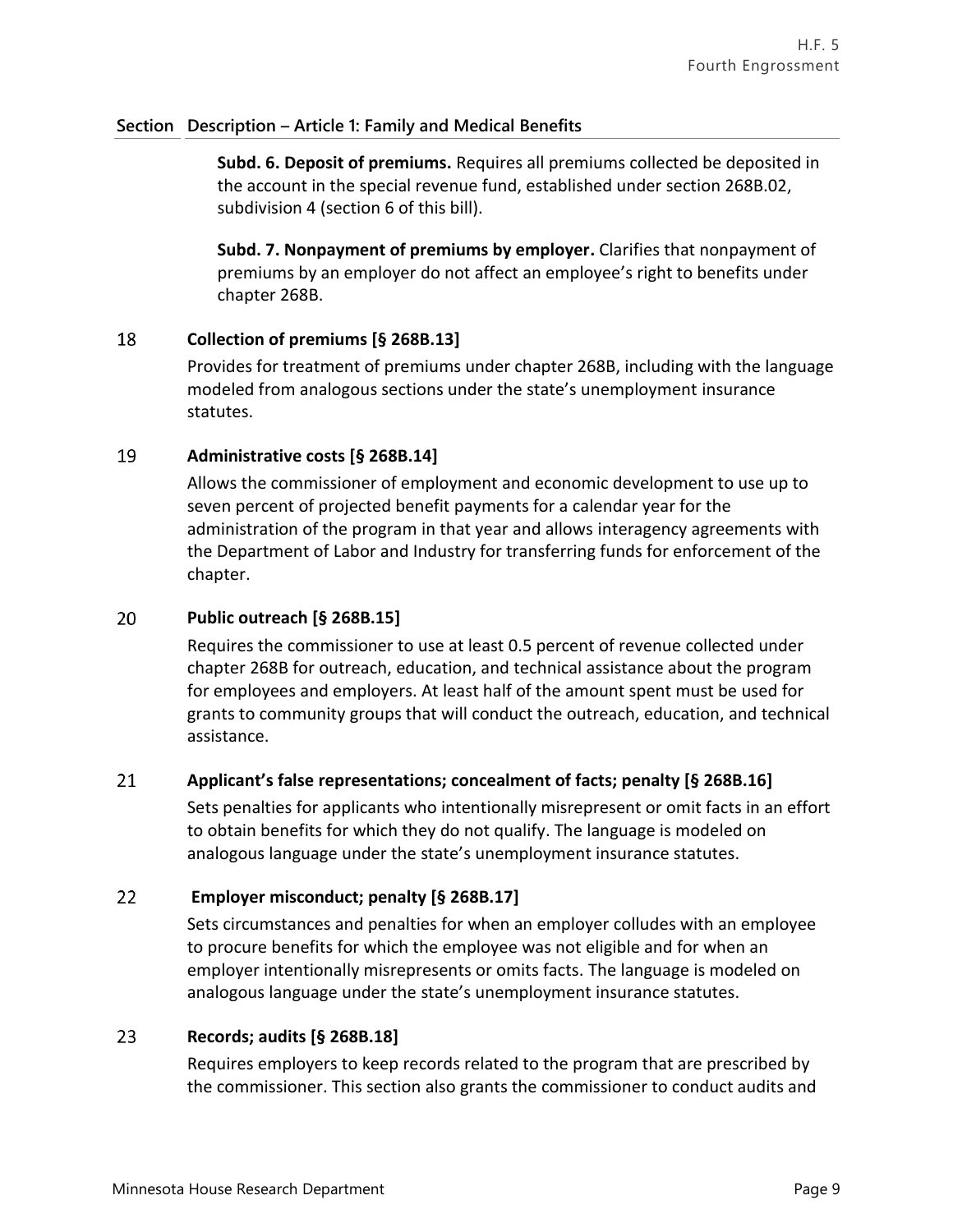investigations of employer, when necessary to administering chapter 268B, and sets penalties for failure to comply with such audits.

#### 24 **Subpoenas; oaths [§ 268B.19]**

Grants the commissioner power to administer oaths and issue subpoenas when necessary for the administration of chapter 268B.

#### 25 **Conciliation services [§ 268B.20]**

Allows the Department of Labor and Industry to offer conciliation services to help settle disputes that arise under chapter 268B.

#### 26 **Annual reports [§ 268B.21]**

Requires the commissioner of employment and economic development to annually report, to the legislative and executive branches, a number of items regarding the operation and finances of the program under chapter 268B.

#### 27 **Notice requirements [§ 268B.22]**

Requires employers to post notices, prepared by the commissioner of employment and economic development, regarding rights under chapter 268B. Employers must also provide separate notices to employees and contractors respectively.

#### 28 **Relationship to other leave; construction [§ 268B.23]**

**Subd. 1. Concurrent leave.** Provides that an employer may require leave taken under chapter 268B run concurrently with leave taken for the same purpose under the federal Family and Medical Leave Act or section 181.941 (Pregnancy and parenting leave).

**Subd. 2. Construction.** Clarifies that nothing in chapter 268B is intended (1) to allow an employer to require an employee to exhaust accumulated employerprovided leave before taking leave under chapter 268B, or (2) to prohibit an employer from providing more generous benefits than those required under chapter 268B.

#### 29 **Small business assistance grants [§ 268B.24]**

Allows the commissioner to make grants to businesses with 50 or fewer employees to defray the cost of hiring replacement workers for employees on leave.

#### 30 **Effective dates.**